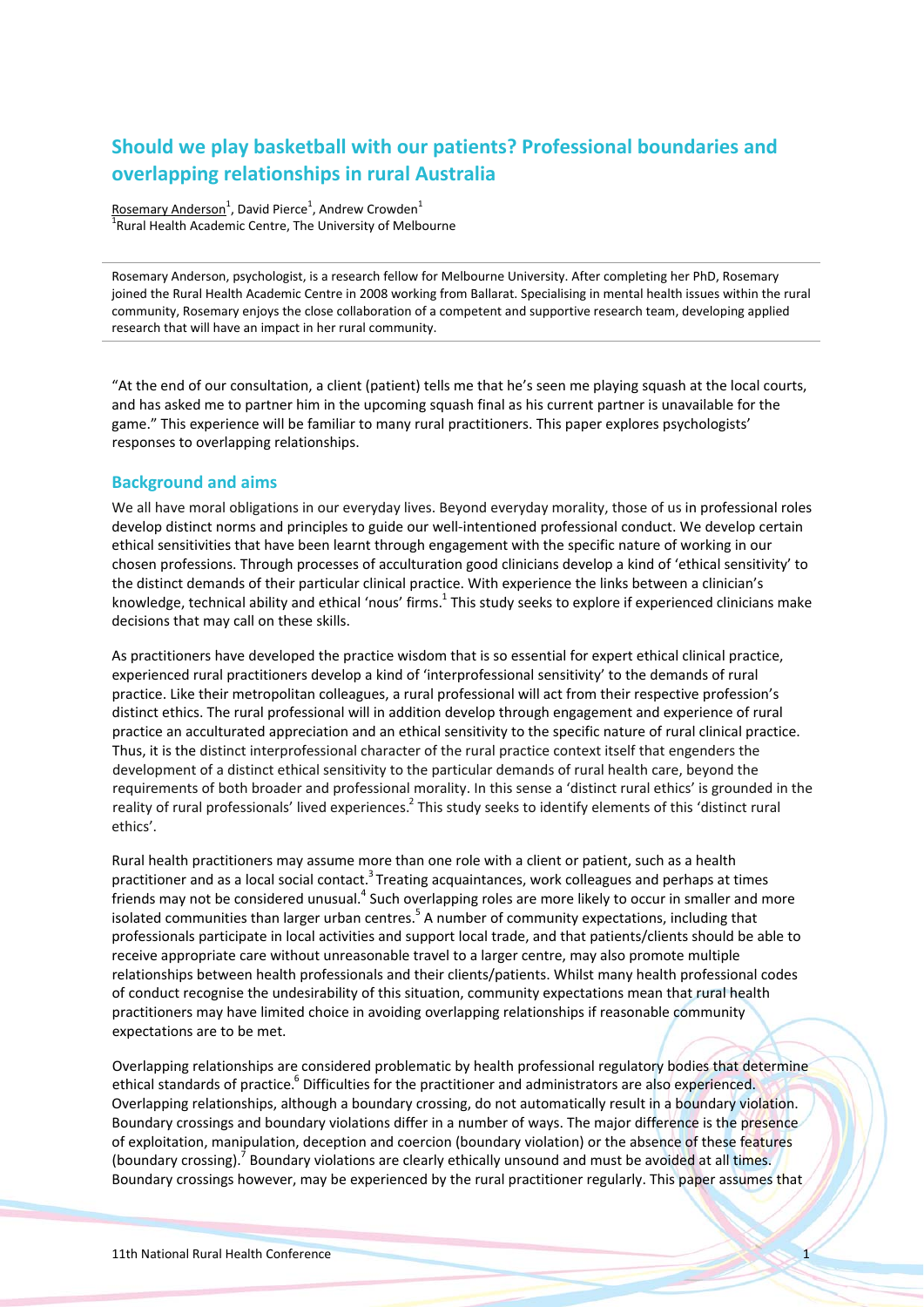boundary crossings occur for rural practitioners – it reports an approach that will both explore practitioners' view of those crossings and if distinction between boundary crossings and violations are recognised and if boundary violations are seen as unacceptable.

The recently established Australian Health Practitioner Regulation Agency is responsible for registration of every psychologist in Australia. Australian Health Practitioner Regulation Agency has adopted the code of ethics from the Australian Psychological Society (APS). The APS code of ethics mentions overlapping relationships suggesting that APS psychologists must refrain from entering into overlapping relationships that  $max<sup>6</sup>$ 

- impair their competence, effectiveness, objectivity or ability to provide psychological service
- harm clients
- lead to the exploitation of clients

It is unlikely that any psychologist, or other health professional, would argue that exploitation and harm of clients is acceptable under any circumstances. However rural practitioners, especially smaller community isolated practitioners may have little option than to enter into therapeutic arrangements in which their objectivity may be compromised and at times effectiveness limited.<sup>8</sup> Helbok (2003) argues that belonging to community may place a clinician under the spot light, where personal and professional life becomes difficult to separate and role-blurring may be experienced.<sup>9</sup> In this instance if the practitioner's objectivity and effectiveness are to some degree compromised, this is preferable to a client in need not receiving reasonable care. To ensure access to all people, a practitioner may have to practice with compromised objectivity and treat those with whom he or she has had a prior relationship.<sup>10</sup> The range of treatment delivery options, including travel to an alternative centre, fly in-fly out services or electronic services may not be suitable for all. Professional code of ethics may be easier to adhere to in a metropolitan community that is rich in professional resources and where referral options are extensive, rather than in an interdependent rural environment.<sup>8</sup>

The APS developed a series of guidelines to clarify and amplify the application of these principles.<sup>11</sup> These guidelines specifically explore psychological practice in rural and remote settings. Although the guidelines identify most of the pitfalls and areas of concern, there is limited direct guidance to help the practitioner negotiate potentially difficult unavoidable overlapping relationships. The guidelines are to be used in conjunction with the code of ethics, which is based on non-negotiable fundamental principles.<sup>11</sup> The challenge for many practitioners is to apply non-negotiable fundamental principles to their specific clinical and social context.

Overall, if health care is to be provided locally, supporting ready access for all, the rural clinician often has little alternative than to practice in the context of overlapping relationships.12 This unique challenge, although seen by many metropolitan practitioners as problematic, may be considered standard for the rural clinician.<sup>13</sup> These potentially conflicting roles although ethically challenging may be part of the rural practitioners' routine daily working life. $14$ 

Ethical decisions in relation to overlapping relationships taken by rural practitioners may be viewed negatively by their metropolitan counterparts. However, the same broad principles apply in both settings. It may be that the metropolitan practitioner has not encountered overlapping (dual) relationships and through lack of previous experience or need to consider the issues, sees the decision of their rural counterpart negatively. This may not reflect a 'true negative' consideration but one resulting from lack of familiarity. Conversely, for the rural practitioner familiarity with the ethical dilemma of overlapping relationships should not offer any opportunity to consider the issues less rigorously. The rural practitioner needs to consider the issue and find a solution; often the practitioner in a large city neither needs to consider the issue nor find a solution.

The aim of this research is to investigate rural and metropolitan practitioners' beliefs and experience of dual relationships. These findings may help in the development of Australian guidelines that are both ethically sound and applicable in routine rural practice to help clinicians manage overlapping relationships. Little empirical work has been conducted in Australia on dual relationships. Scopelliti et al recommended that Australian based guidelines that help rural practitioners manage dual relationships be developed.<sup>5</sup> Effective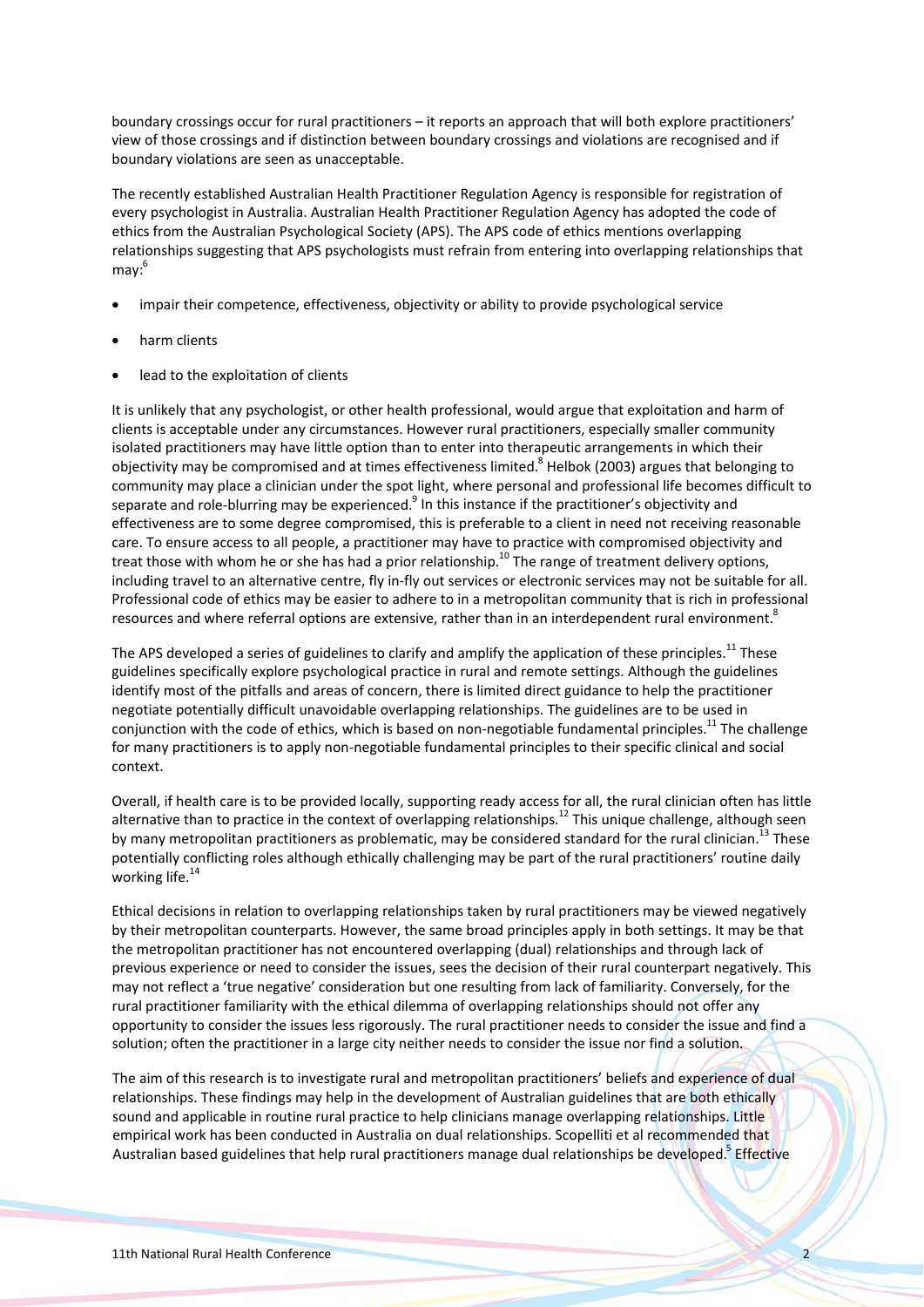guidelines may encourage clinicians who previously thought it professionally untenable to work in a rural setting to feel more confident to practice in smaller communities.

The current study measured metropolitan, regional and rural health practitioners' perception of overlapping (dual) relationships. It was hypothesised that metropolitan based clinicians will identify greater ethical concerns about such relationships than their rural counterparts. Conversely, rural practitioners will rate potential overlapping (dual) relationships as less problematic. The ultimate aim of the research is to develop a useable framework for rurally based treating practitioners to help them respond to dual personal and professional relationships in a manner that ensures both ethical and clinical needs of every client/patient are appropriately addressed.

## **Method**

Psychologists were recruited to the study by email or mail contact using the public register of the Psychologists Registration Board of Victoria's website. A random selection of psychologists, with current public email addresses, was recruited to complete an online survey. Hard copies of the same questionnaire were sent to similarly randomly selected psychologists without a publicly listed email address. Participants were asked to respond to ten hypothetical scenarios encompassing a range of dual personal/professional relationships. This paper will report the results from four of these hypothetical scenarios: two boundary crossing scenarios, one boundary violation scenario and one scenario of incidental contact. Psychologists' perspective of ethical dilemmas was measured using a ten point scale with 1 representing most ethical/most appropriate and 10 least ethical/most inappropriate. The four scenarios reported were as follows:

Boundary crossing scenarios (1 and 2):

I have seen this client a couple of times and have only just discovered that he is a member of my church. As it has a large congregation, I have opted to ignore this connection and continue with therapy

Last year I treated Jan twice for a stress issue which was work related and had not seen her since. We have both recently been elected to the school committee. Jan has now invited me to her 40<sup>th</sup> birthday party. I have accepted the invitation

Boundary violation scenario (3):

My client recently disclosed during therapy that he needed to sell his house quickly as he is in serious financial distress. I have made him an offer. This will be a mutually beneficial arrangement as I think I might get it cheaply and he will have a quick sale

Incidental contact scenario (4):

The other day I ran into my client in the local supermarket, he stopped me, and we talked about the local football then went our separate ways

To preserve the confidentiality and anonymity of respondents living in small rural communities, participants did not report their work postcode and as such Accessibility Remote Index of Australia (ARIA) was not used for categorization of data. Participants were asked to indicate the size of town where they work using descriptors of the Rural, Remote and Metropolitan Areas (RRMA) classification.

Quantitative analysis of data was undertaken using standard techniques. SPPS version 17.0 was used. Statistical significance was set at p<0.05. Group comparisons was undertaken using Analysis of Variance (ANOVA) and Chi Square test for independence.

## **Results**

Invitations to complete an online survey or hard copy questionnaire were sent to 4000 psychologists and 1000 psychologists respectively. Response rates to the email and mail versions of the survey were 6% and 16% respectively. Preliminary data from 410 psychologists who responded have been analysed.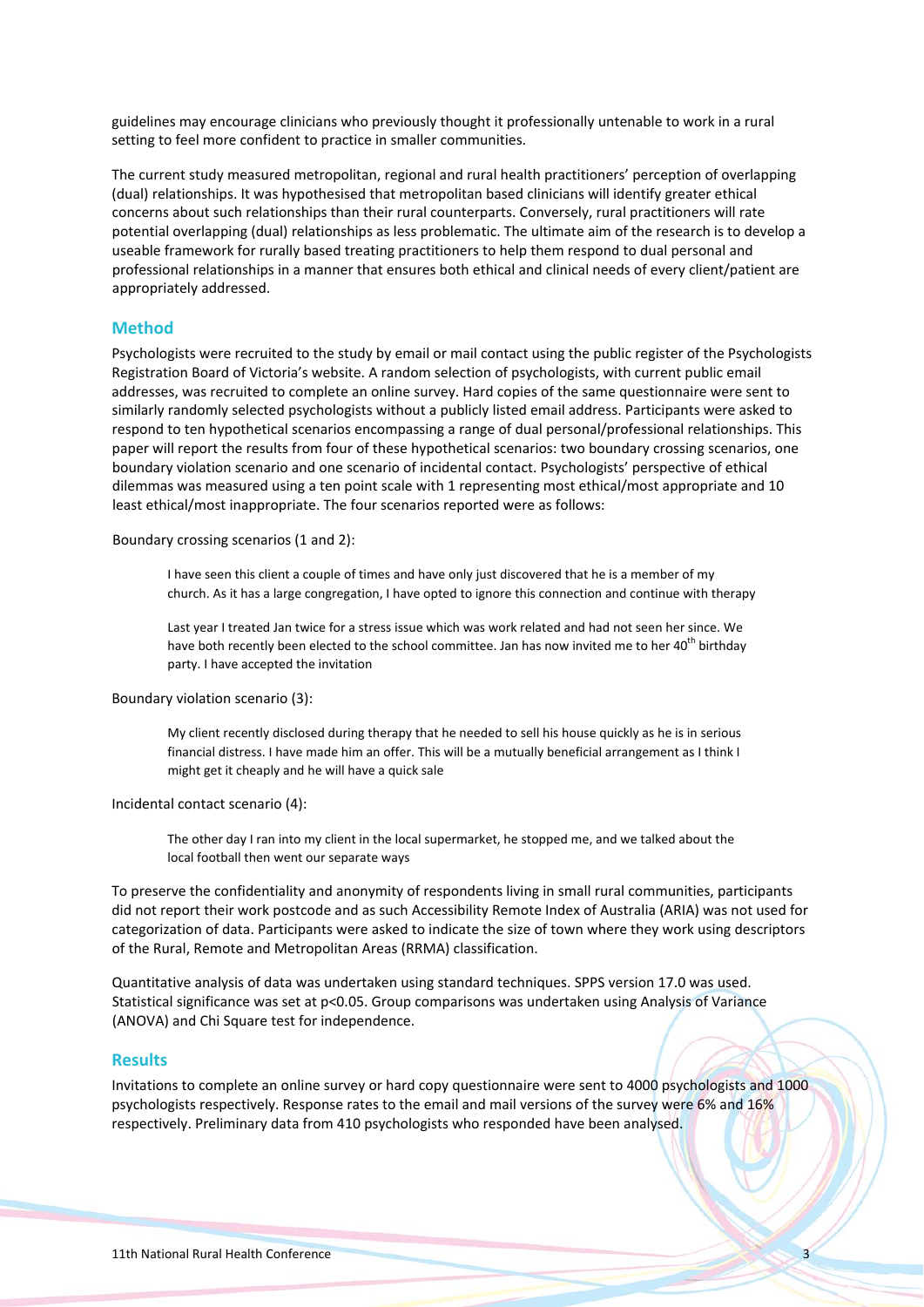## **Demographics**

Four hundred and ten psychologists responded to the survey; on‐line 239 (58%) and by post 171 (42%). Eighty per cent of respondents were female with 266 (65%) having completed a master's degree and beyond. Two hundred and thirteen participants (52%) had ten or more years of experience in practice, with 69 (17%) reporting less than three years experience. Two hundred and forty two respondents (59%) were from cities with population exceeding 100,000, 85 (21%) from regional centre (population size between 25,000 and 99,999), 36 (9%) from small rural centre (10,000 to 24,999), 37 (9%) from a rural area (5,000 to 9,999) and 10 (2%) from remote rural area (less than 5,000). Most participants, 295 (72%), had more than four years practicing in their current location. Psychologists working in private practice made up the majority of respondents 243 (59%), with those practicing in hospitals 100 (24%) being the second largest group.

There were no demographic differences between email and hard copy respondents except for the length of time in professional practice and the number of years practicing in the nominated size of town. Participants who had been practicing for longer than 10 years accounted for 60% (102/171) of the hard copy survey results compared to 46% (111/239) of the email results. Similarly those who had been practicing for longer than 10 years in the size of town nominated accounted for 29% (70/239) of email and 48% (82/171) of post surveys. These demographic differences may have resulted from changes in the registration requirements, requesting current email addresses from new registrants.

## **Responses to scenarios**

Data have been collapsed into three groups because of smaller numbers in small rural centre, rural areas and remote rural areas. There were only 10 respondents in the remote rural group. Therefore, in the presented data the term 'rural area' represents populations ≤ 24,999.

Many psychologists reported experiencing dual/overlapping relationships in the course of their professional practice, see Table 1.

## **Table1 Percentage of psychologists who experienced dual/overlapping relationships in their professional practice**

|                                    |     | <b>Experienced dual/overlapping relationships</b> |       |
|------------------------------------|-----|---------------------------------------------------|-------|
| Population of town/area            | n   | Yes                                               | No    |
| Metro urban $(≥100,000)$           | 241 | 54.4%                                             | 45.6% |
| Regional centre (25,000 to 99,999) | 85  | 75.3%                                             | 24.7% |
| Rural area (<25,000)               | 82  | 87.8%                                             | 12.2% |

The proportion of psychologists reporting experience of dual/overlapping relationships is greater in rural areas. It is worth noting however that more than half of the psychologists from large cities reported that they had experienced dual relationships in the course of their professional practice.

#### Scenario 1:

I have seen this client a couple of times and have only just discovered that he is a member of my church. As it has a large congregation, I have opted to ignore this connection and continue with therapy

Participants' responses on the 10 point scale to the abovementioned scenario, Means and standard deviations, are reported in Table 2. Greater degree of ethical concern about the scenario is represented by a larger number. A one‐way ANOVA was conducted to compare respondents' beliefs surrounding the ethical behaviour of a psychologist who continues to see a client/patient after he/she discovers that the client/patient is part of his/her church congregation.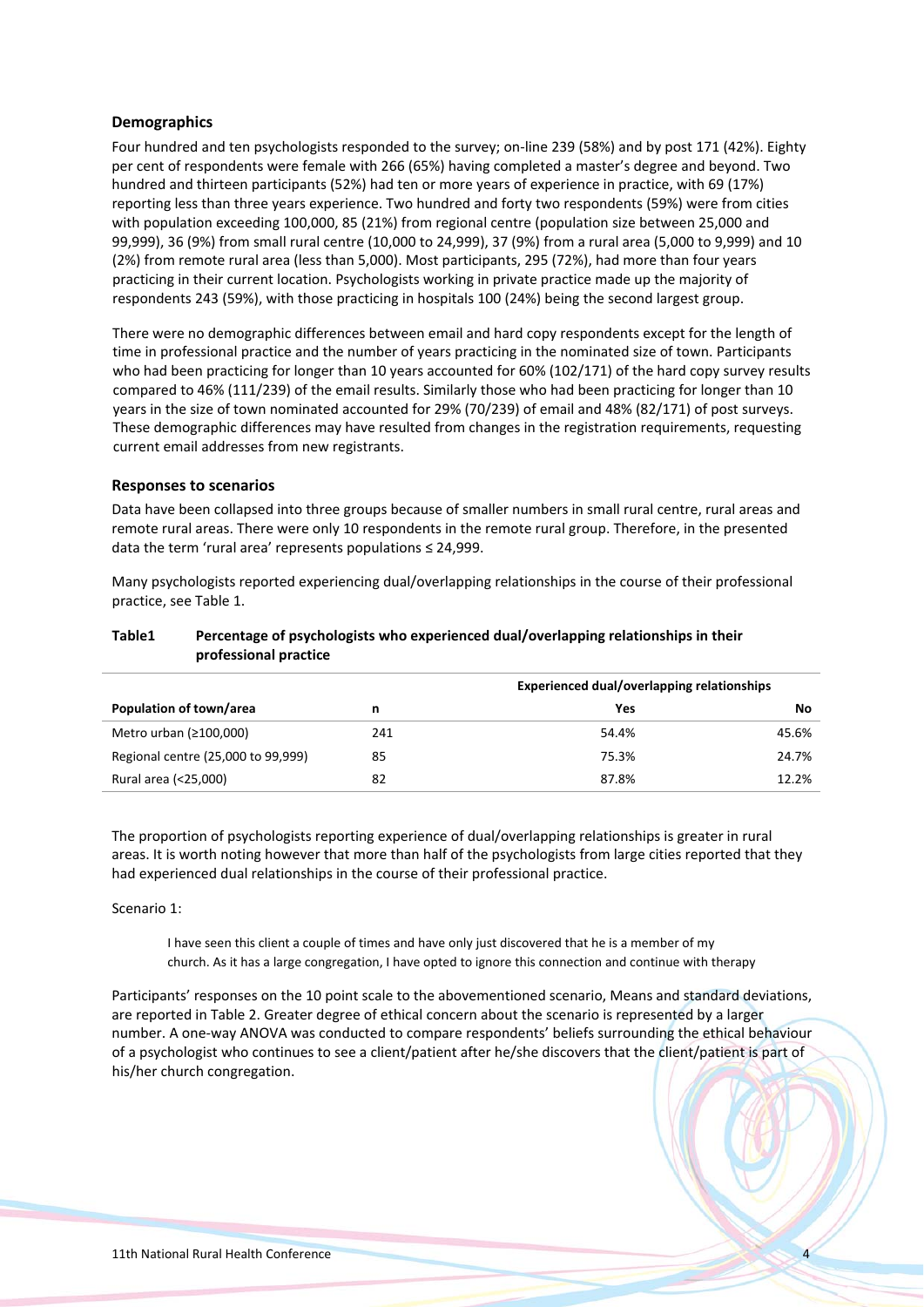| Table 2 | Means and standard deviations of participant responses to scenario 1 |
|---------|----------------------------------------------------------------------|
|---------|----------------------------------------------------------------------|

|                                    | <b>Number</b> | Mean | SD   |
|------------------------------------|---------------|------|------|
| Metro urban $(≥100,000)$           | 242           | 5.12 | 2.69 |
| Regional centre (25,000 to 99,999) | 85            | 4.25 | 2.80 |
| Rural area (<25,000)               | 83            | 3.69 | 2.73 |

A significant difference was found between psychologists' beliefs from metro urban, regional centre and rural area F(2, 407) = 9.67, p=0.0001. A Tukey post hoc comparison indicated that the psychologists who continued to see his/her client once discovering that the client was a member of the church was considered more unethical by metro urban respondents than from either respondents from regional centre or a rural area.

## Scenario 2:

Last year I treated Jan twice for a stress issue which was work related and had not seen her since. We have both recently been elected to the school committee. Jan has now invited me to her 40<sup>th</sup> birthday party. I have accepted the invitation

Data for this second boundary crossing scenario was analysed and is presented in the same manner as the previous scenario, refer Table 3.

| Table 3 | Means and standard deviations of participant responses to scenario 2 |
|---------|----------------------------------------------------------------------|
|---------|----------------------------------------------------------------------|

|                                    | Number | Mean | SD   |
|------------------------------------|--------|------|------|
| Metro urban $(≥100,000)$           | 242    | 6.12 | 2.39 |
| Regional centre (25,000 to 99,999) | 85     | 6.56 | 2.66 |
| Rural area (<25,000)               | 83     | 5.00 | 2.80 |

There was a significant difference found between the groups  $F(2, 407) = 8.82$ , p=0.0001. The post hoc Tukey test indicated that the psychologist who attended the 40<sup>th</sup> birthday party was considered more unethical by both metro urban and regional centre respondents than those respondents practicing in a rural area.

Scenario 3:

My client recently disclosed during therapy that he needed to sell his house quickly as he is in serious financial distress. I have made him an offer. This will be a mutually beneficial arrangement as I think I might get it cheaply and he will have a quick sale

Participant responses for the above boundary violation scenario was analysed and is presented similarly to the previous scenarios. See Table 4.

## **Table 4 Means and standard deviations of participant responses to scenario 3**

|                                    | <b>Number</b> | Mean | SD   |
|------------------------------------|---------------|------|------|
| Metro urban $(≥100,000)$           | 242           | 9.63 | 1.19 |
| Regional centre (25,000 to 99,999) | 85            | 9.86 | 0.47 |
| Rural area (<25,000)               | 83            | 9.69 | 1.10 |

All respondents, metro urban, regional centre and rural area were united in their belief that the psychologist's behaviour was unethical and inappropriate.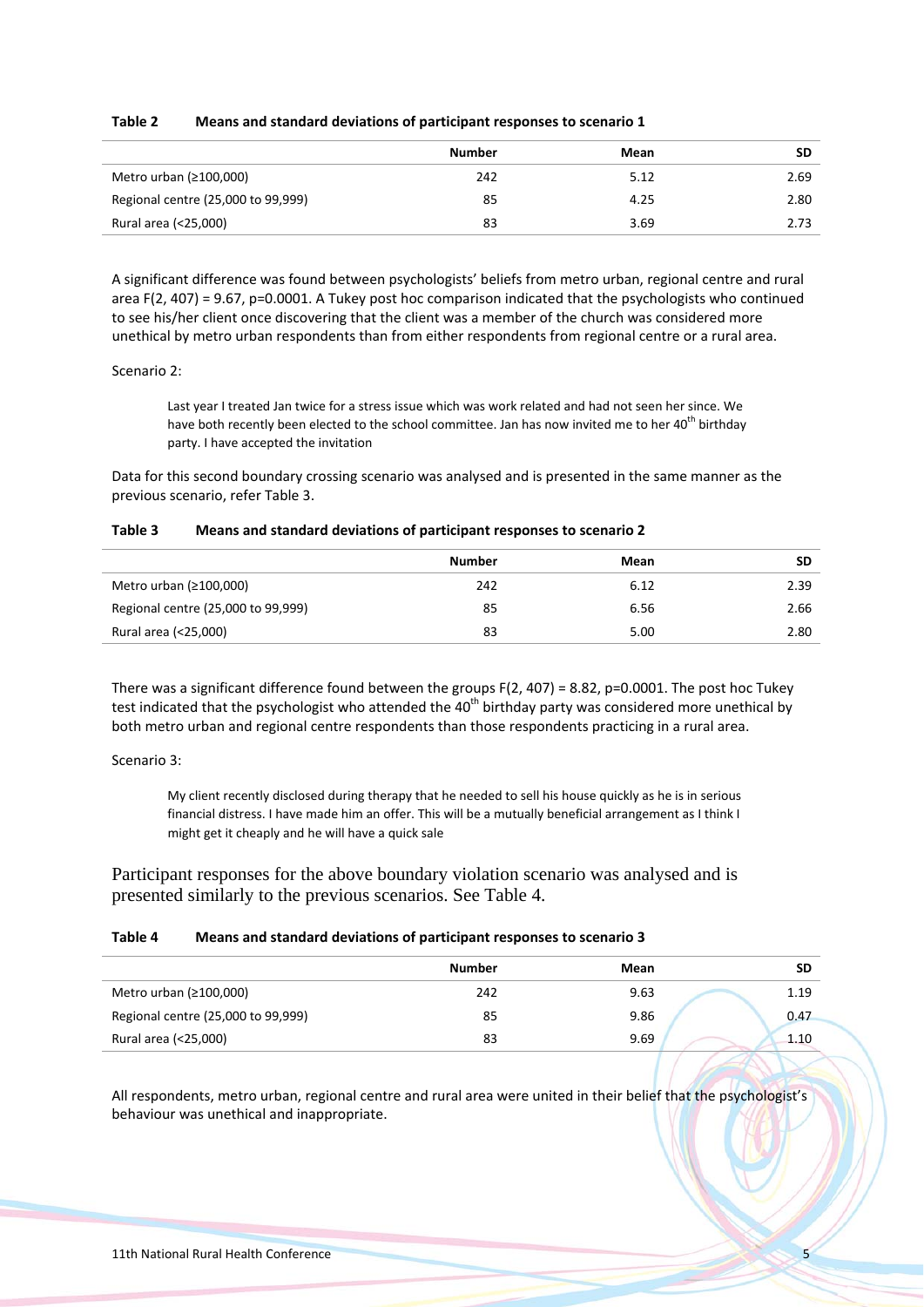#### Scenario 4:

The other day I ran into my client in the local supermarket, he stopped me, and we talked about the local football then went our separate ways

This incidental meeting scenario was associated with minimal differences between the groups. Refer Table 5.

|                                    | <b>Number</b> | Mean | <b>SD</b> |
|------------------------------------|---------------|------|-----------|
| Metro urban $(≥100,000)$           | 242           | 2.28 | 1.87      |
| Regional centre (25,000 to 99,999) | 85            | 2.4  | 1.90      |
| Rural area (<25,000)               | 83            | 1.91 | 1.65      |

**Table 5 Means and standard deviations of participant responses to scenario 4**

Once again a one way ANOVA indicated no significant difference between metro urban, regional centre and rural area. All respondents believed the actions of the psychologist to be ethical and appropriate.

## **Discussion**

This study has explored the experience and response of psychologists, working in settings ranging from large cities to small rural communities, to the issues posed by overlapping (dual) relationships. Data were obtained from approximately 5% of all registered psychologists in Victoria. This research suggests most psychologists (65%) identify overlapping or dual personal/professional relationships with clients. Those working in large cities are not immune to this experience and the difficulties it may bring, with more than half reporting dual relationships in their practice. However, with increasing rurality such relationships are experienced by a greater proportion of psychologists. This is illustrated by all of the practitioners in the study working in communities of less than 5000 residents (N=10) reporting experiencing dual relationships in their practice. Awareness of the issue of overlapping relationships may occur regardless of location but the need to develop constructive responses may be predominantly a rural issue. For those in large centres when a dual relationship emerges there are generally a number of available alternatives to ensure good care for the client/patient. For the rural practitioner there are the parallel problems of a greater likelihood of experiencing such a relationship whilst at the same time having less access to alternative care options for their client/patient than metro urban counterparts.

This research does not support concern that rural practitioners, familiar with issue of overlapping relationships, may become blasé about potential boundary violations. Rural practitioners' responses to a boundary crossing scenario that is clearly exploitative were the same as practitioners from larger urban situations. Similarly, responses to the most benign practitioner/client scenario showed no urban/rural difference. However, scenarios that might be regarded as indicating potential boundary crossing, such as having a client in the same church congregation or accepting an invitation to a client's 40th birthday party, were regarded with less ethical concern by rural practitioners than their large city counterparts. It is suggested by the authors that this may have resulted not from a disregard of the importance of potential boundary crossings but from careful consideration of the issue. In the rural setting psychologists may feel it is essential to appropriately deal with the circumstances, without putting it in the 'too hard basket' and avoid the situation as their large city counterparts may with their increased range of treatment options. This suggests rural practitioners may have developed constructive approaches to the virtual inevitability of overlapping relationships. It is proposed in future work to explore these approaches as a contributor to future guidelines on overlapping relationships in rural practice.

# **Conclusions**

This study suggests that responses to boundary crossings as distinct from boundary violations by rural psychologists may differ from those of large city. The study findings are consistent with the existing literature and support further work to understand in greater detail the approaches rural practitioners employ to address overlapping relationships.